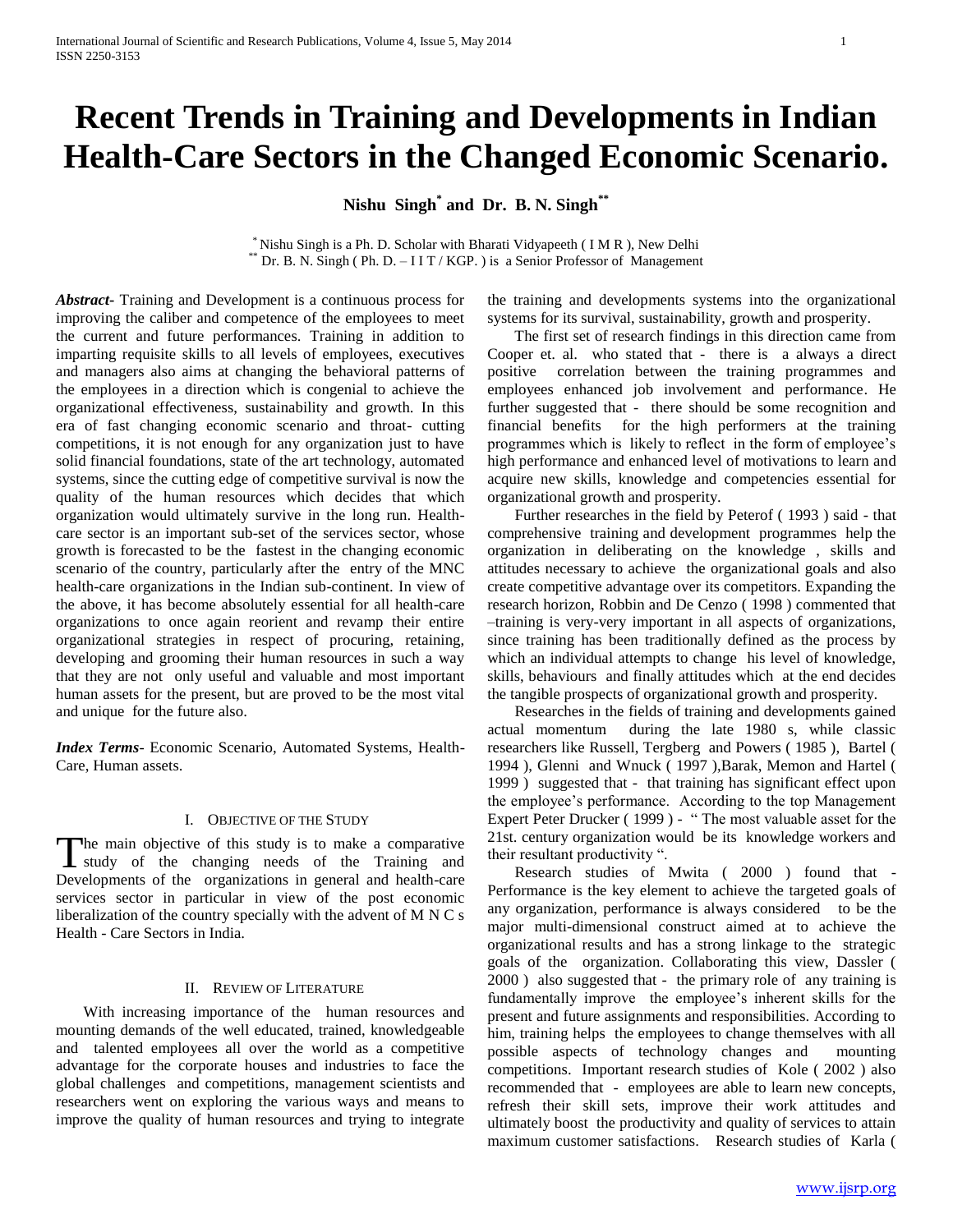1999 ), Karla and Ahmad ( 2000 ) and Acton and Golden ( 2002 ) also stated that - training facilitates the updating of skills and leads to enhance commitments, well-being and sense of belongingness of the employees which directly results in enhancing and strengthening of the organizational competitiveness.

 According to the vital research findings of Starorouetals (2004), Apospori, Nikandrou and Papalenxandris ( 2008 ), it was concluded that - in order to ensure that the employees are equipped with the right types of skills, knowledge, talents and abilities to perform their assigned tasks, training and development plays its crucial role towards the growth and success of any business. To meet the current and future demands, training and development process has assumed the new strategic role. Further, according to Colombo and Stance ( 2008 ) training has been an important variable in increasing organizational productivity. Hence, training is a tool to fill the gap and it should be used by the firms wisely to improve the employees productivity. In other sense, training plays a vital role in improving the performance, as well as the productivity and eventually puts the company in the best position and to face the competitions while remaining at the top. Collaborating these views of the researchers, V. S. Rama Rao ( 2010 ) found that training is an act of increasing the knowledge and skills and it also helps the workers to improve their performance. Training also enables the employees to do their jobs more efficiently at the present while preparing themselves for the higher level of jobs in the future.

 The most important aspect of these findings from the beginning of1980 s to till date that they all were aiming at different aspects training and development, mostly in the manufacturing and general services sector and none of them ever attempted it for the health-care sectors, which remains an important research gap. It was Miller et. al. ( 1996 ), who for the first time attempted to sincerely correlate various aspects of training and developments in the health-care sectors and also to examine its need and impact upon the services sector employees so far their growth and potentials were concerned having direct reflections on the organizational success, growth and sustainability in the global market. But again, things have changed drastically the two decades and his findings no longer remain to be a guide line for future researchers in the fields of health-care services sector. Hence this study is another honest attempt to study and identify the specific training and development requirements for the fast coming health-care sectors and to come with the appropriate suggestions and recommendations, which may benefit the strategic designing of the training needs of the employees, staff, Nurses, Doctors, Medical Administrators and others working in the broader spectrum of the health-care sectors.

## III. FORMULATIONS OF HYPOTHESES

 Based upon the review of the available literature, the following two hypotheses are formulated :

 # The old and traditional training and development systems are no longer capable of providing the requisite cutting and competitive edge to the health-care sectors for existence, survival

and growth, considering the human assets to be most important and vital.

 #There is no other alternative but to go for strategic structural changes in the organization in terms of training and developments, if the health-care sectors really want to survive the throat – cutting global competitions, which ultimately would decide in future, their survival, sustainability, growth and maximizations of profits and the net worth of the stake holders.

# IV. METHODOLOGY

This study is basically an experiential study based on the following methods:

 1. Pilot survey of some of the prominent health - care organizations.

2. Structured one is to one interview methods.

 3. Secondary data through various periodical reports published by the central and state governments and other similar agencies and N G O s.

4. Syndicate methods and opinion poll of the experts.

#### V. INTRODUCTION

 Training and Development is an integrated sub-system of any modern organization destined to survive the throat–cutting global competitions having the inherent potentials to grow faster and faster in almost all services sectors with particular reference to the health-care services sector, whose growth rate has been projected to be one of the highest amongst all constituents of the G D P and National Income as per the various economic surveys. To keep pace with the changing needs of the highly talented and sophisticated human resources, training and development strategies have also changed dynamically from its traditional models to the latest ultra-modern and contemporary models having its focus on the overall and al round developments of all ranks and files, shifting from the fundamental concepts of various skill acquirements to that of competency building with added importance of behavioral and attitudinal modifications in the multi–cultural environments of team building and leaderships. To be frank, the routine functions like recruitments, selections, trainings, developments and compensations of the Human Resources Departments have been long taken over by modern functions of talent acquisitions, talent and knowledge managements, competency profiling and mapping gradually re-designating the Human Resources Manager as the Chief People Manager, whose main responsibility becomes enhancing the real and net worth of the human assets to provide the company its competitive edge over its thousands of competitors spread all over the world.

## VI. ANALYSIS AND DISCUSSIONS

 To be realistic, one has accept with absolutely open mind that there is an ocean gap between the training and development and related human resources strategies for the traditional agriculture, manufacturing sectors and the latest upcoming services sector, whose contribution to the National Income and G D P is substantial for any country and there is a boom for the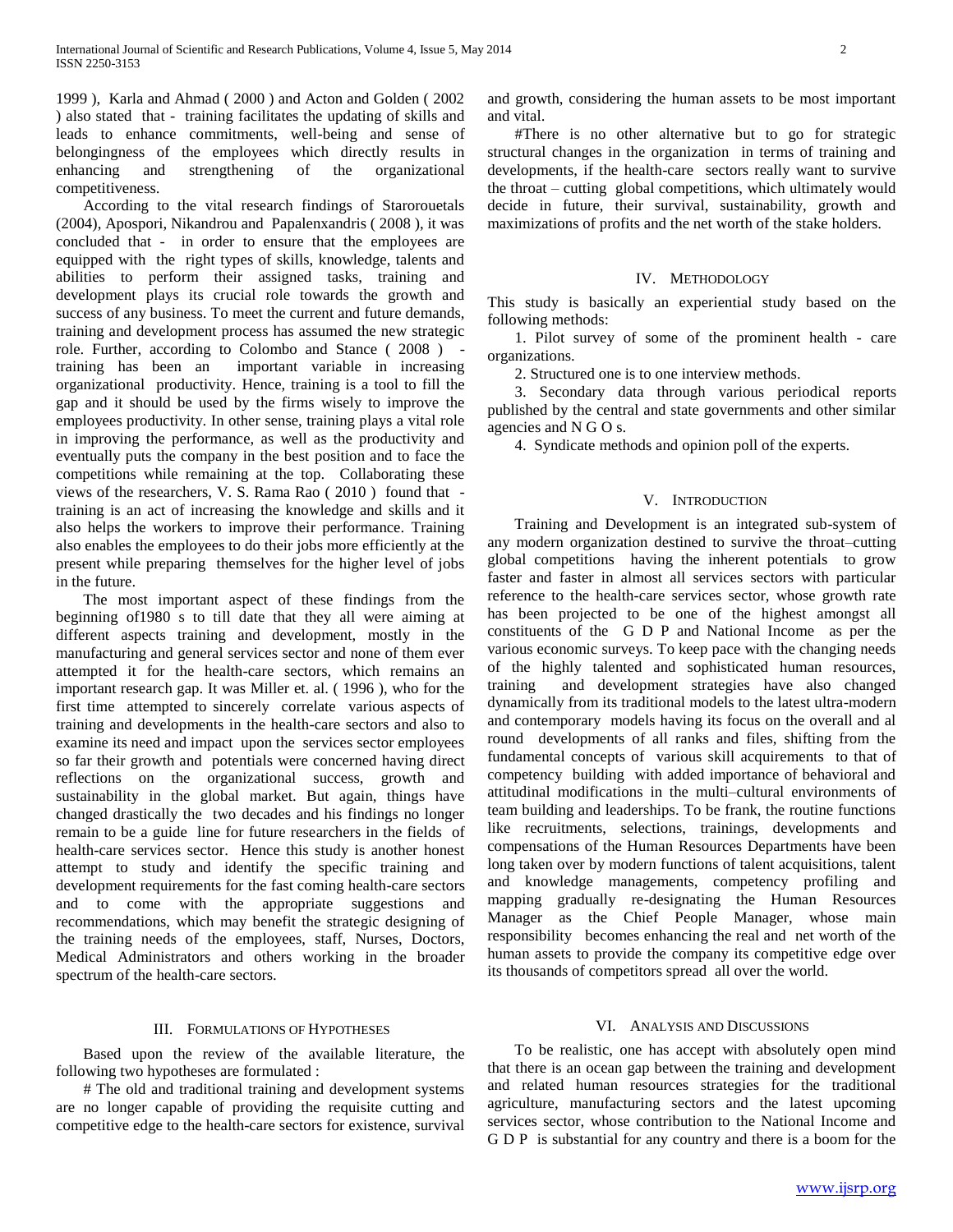services sectors ( including health-care sectors) all over the world.

 Earlier, the whole emphasis on human resources developments were on enhancing some of the necessary academic and technical skills for different categories of employees, supervisors, executives and managers as per the training need analysis of the specific organizational requirements for the future growth, sustainability and developments. But, with the opening of the economy and mounting importance of the upcoming services and retail sectors including the most vital health-care sectors which is spreading its wings all over the country by setting up various health–care services, which includes some of the following :

- 1. Large and big hospitals like Appollo, Fortis, Max etc.
- 2. Large scale diagnostic Centers.
- 3. World class R & D and research centers.
- 4. Health and life care centres.
- 5. Medical and health insurance services

 In order to provide these types of services, the health – care sectors require the following types of specialist trainings for its various categories of staff, officers, medical and Para-medical staff, administrators for making them fit and worthy not only for the present but also for the future requirements so that the organization is ready to accept the future global competitions and challenges for its growth, expansions, diversifications, mergers, acquisitions etc. :

- 1. Academic enhancements both in-house and outhouse for all staff.
- 2. Technical enhancements both in-house and outhouse for all staff.
- 3. Multi skilling's for specific positions.
- 4. Human skills for senior and superior positions.
- 5. Communication skills specially for the Receptions, Public Relations, Customer Relations and Grievance and Complaint handling staff.
- 6. Strategic skills for all Sales, Marketing, Publicity and Branding staff.
- 7. Behavioural and attitudinal reinforcement trainings.
- 8. Employee engagement trainings.

## VII. SUGGESTIONS AND RECOMMENDATIONS

 On review of the available literature and various research findings, based on the field survey, pilot studies, results of the structured interview and opinion poll of the experts in the field, the following suggestions are recommendations are made :

- 1. Training and development of all human resources is a continuous process and it should be into the imbedded in to the organizational systems.
- 2. Human assets are the most vital and important amongst all assets and hence it should be controlled and groomed by the top experts and professional in the field and never by less competent persons.
- 3. Training and development activities should not be treated as none - productive activities and should not be therefore ignored any further.
- 4. All training and development related expenses should never be treated as expenses as is done at present in most of the traditionally managed organizations. Instead, it should be considered as the most vital and long-term investments and should be accordingly reflected on the Asset side of the Balance Sheet as per latest concepts of the Human Resources Accounting Systems followed in some of the top M N C s.
- 5. Remaining all other vital factors like finance, technology, modernization etc. to be constant for all top players in any given sector say like Healthcare sectors, the competitive edge for being successful and to become the market leader, is ultimately provided by the quality of the human resources that an organization retains and maintains and naturally it becomes the deciding factor for the organization's, success, growth, sustainability and profitability in the long run.

## VIII. LIMITATIONS OF THE STUDY

 The present study is not free from limitations. Some of the common limitations are:

- 1. Limitations of time.
- 2. Limitations of funds to undertake detailed study.
- 3. Limitations of resources.
- 4. Limitations of the primary data.
- 5. Limitations of the secondary data.
- 6. Balanced responses of the experts.

# IX. FUTURE SCOPE OF THE STUDY

 There is a tremendous future scope for this vital study on the emerging issues of the training and development needs of the health-care sectors which is on the boom.

 The future researches should make sincere attempts to empirically study the different facets of the business cycle of the upcoming health-care services offered by various organizations vis-a-vis its impact on the indian economy with particular reference to the Foreign Direct Investors ( F D I s ) and M N C s and try to integrate and reorient the entire training and human resources strategies with the organizations long term strategies for continuous growth, developments, sustainability and ultimate prosperity.

#### **REFERENCES**

- [1] Abdus sattar Niazi,Training and Development Strategy and Its Role in Organizational Performamce. Journal Of Public Administration and Governance ISSN 2161-7104
- [2] Ajit Jadhav, Training and Development in Indian Banks, Shankar Narayan College Of Arts,ISSN 2277-1166
- [3] Angela Brew, Margot Pearson, Research Training and supervision Development. ISSN 03075079